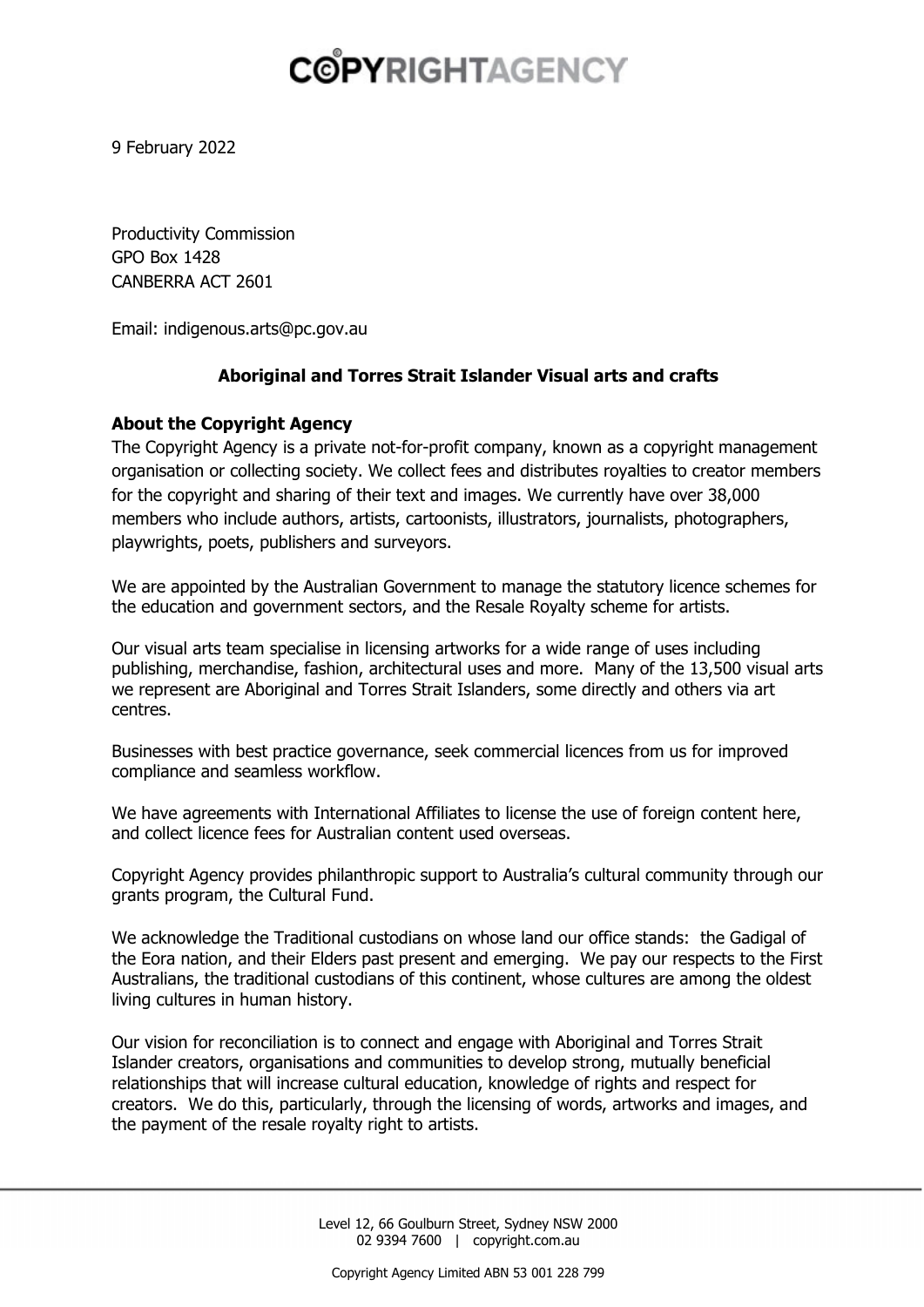#### **Our response to the Productivity Commission study**

This response to the Productivity Commission Issues Paper is provided in addition to our joint submission with the Indigenous Art Code and Arts Law Centre of Australia. Our shared observations of the market, the authentic/inauthentic product, and the fair/unfair deal is covered in the joint response. In this document we provide additional information in relation to the royalty and licensing schemes we manage.

In this submission, we respectfully use the terms 'Aboriginal and Torres Strait Islander', 'First Nations' and 'Indigenous' interchangeably to reference the Aboriginal and Torres Strait Islander people belonging to this country.

### **The Resale Royalty Right**

The Resale Royalty Right for Visual Artists Act 2009 (Cth) enables the people who created the work to share in its value when it is resold. Commencing on 9 June 2010, the objectives of the Resale Royalty Right are to:

- provide visual artists with recognition of their ongoing rights in their art; and
- an additional source of income through royalties derived from commercial resales of their art.

Since commencement to the end of June 2021, the Resale Royalty Right for visual artists had generated over \$10 million in royalties for more than 2,200 artists from nearly 24,000 resales. At the end of December 2021, that has grown to \$10.6 million in royalties.

The number of artists benefitting from the scheme steadily increases, with over 210 artists having their first eligible resale in 20/21 and from June to December 2021, an additional 130. The spectrum of artists receiving royalties is diverse and includes Aboriginal, Torres Strait Island and non-Indigenous; artists at all stages of their careers - emerging to senior; and those living in urban, regional and remote locations.

The scheme design allowed for a slow build and the market to adapt, as only artworks acquired by the seller after the start of the scheme (9 June 2010) are eligible for royalty.

The scheme is also seen as one of the elements that can assist in strengthening the integrity of the art market and building provenance.

More information on the scheme can be found at: www.resaleroyalty.org.au

### Indigenous artists, the art market and the Resale Royalty Right

From the outset, Aboriginal and Torres Strait Islander artists have benefitted greatly from the scheme, representing 65% of the artists receiving royalties, and receiving 38% of the royalties. Of all the artists receiving royalties, over 35% reside in the Northern Territory and central Australia. This participation is strong as Indigenous art works are often bought outright from the artist, much more frequently than is the case for non-Indigenous artists. Indigenous artists' works feature across the breadth of sales values reported to the resale royalty scheme and of the 50 artists who have received most money under the scheme, 18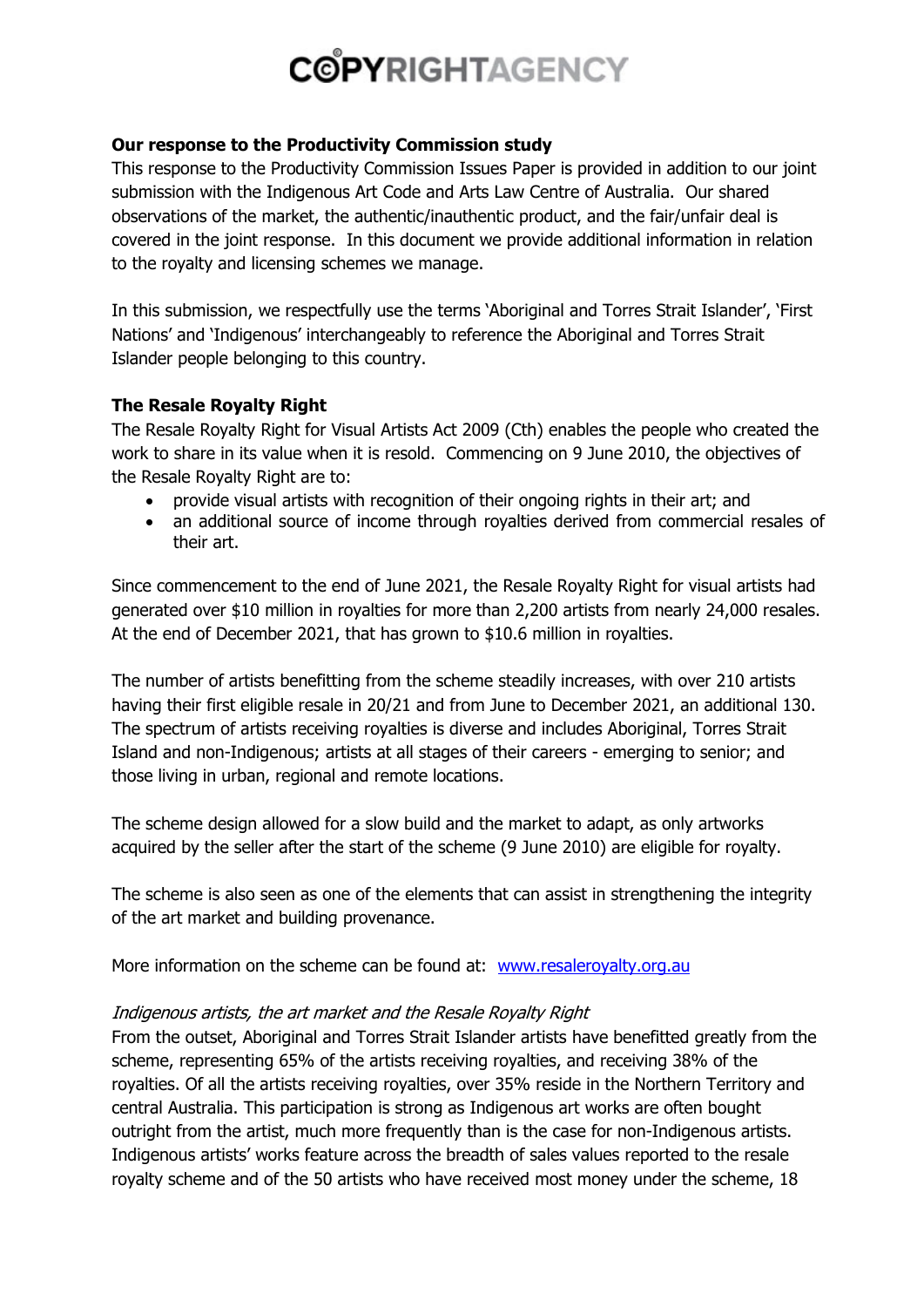are Aboriginal or Torres Strait Islander. Indigenous artists are more strongly represented in the lower sales values and any upward shift of the entry level threshold would remove many Indigenous artists from the scheme entirely or greatly reduce the income some earn.

In addition to receiving royalty payments, artists benefit from the information of their resales, which is provided on their royalty statements and personal dashboard accessible at www.resaleroyalty.org.au. As noted by an artist:

## "We can benefit from the resale of our work and keep track of our artworks moving in the marketplace"

This information provides artists with greater understanding of the value of their work and how it moves through the market, enabling them to make more informed choices about their art practice and sales channels. This benefit is heightened for those Indigenous artists in remote and regional locations who may have had less visibility on these aspects. An industry expert shared with us their observation of artists in Central Australia making different decisions about who they would work with when they had this information<sup>1</sup>; and we know through the increasing number of questions we receive from Indigenous artists, they are seeking more information on their sales and the sales arrangements under which they are sold.

### Role of Government

Since the introduction of the resale royalty scheme, we have worked closely with Government (Office for the Arts) and found the processes and reporting requirements for the scheme establishment funding appropriately stringent. Similarly close attention is paid to our delivery of services. The Government responded quickly to market feedback and within 18 months of commencing the scheme, the requirement to report all resales was amended, making it necessary to report only those resales with a sales value of \$1000<sup>2</sup> or over and reducing the administration for AMPs.

## **Authenticity**

As mentioned, the scheme is seen as one of the elements that can assist in strengthening the integrity of the art market and building provenance.

The resale royalty legislation (Clause 17) also deals with authenticity in a pragmatic way, in that it presumes that if a mark or name that purports to identify a person as an artist or an artwork appears on the artwork, this is taken to be prime facie evidence that the person is the artist or one of the artists of the artwork.

Note: our efforts in the Fake Art Harms Culture campaign focussed on products, gifts and souvenirs, not fine art.

<sup>&</sup>lt;sup>1</sup> Similar comments were provided to the post-implementation review of the Resale Royalty Right for Visual Artists Act 2009 and associated Scheme

<sup>&</sup>lt;sup>2</sup> \$1000 is the sales value at which resale royalty will apply should all other eligibility criteria be met.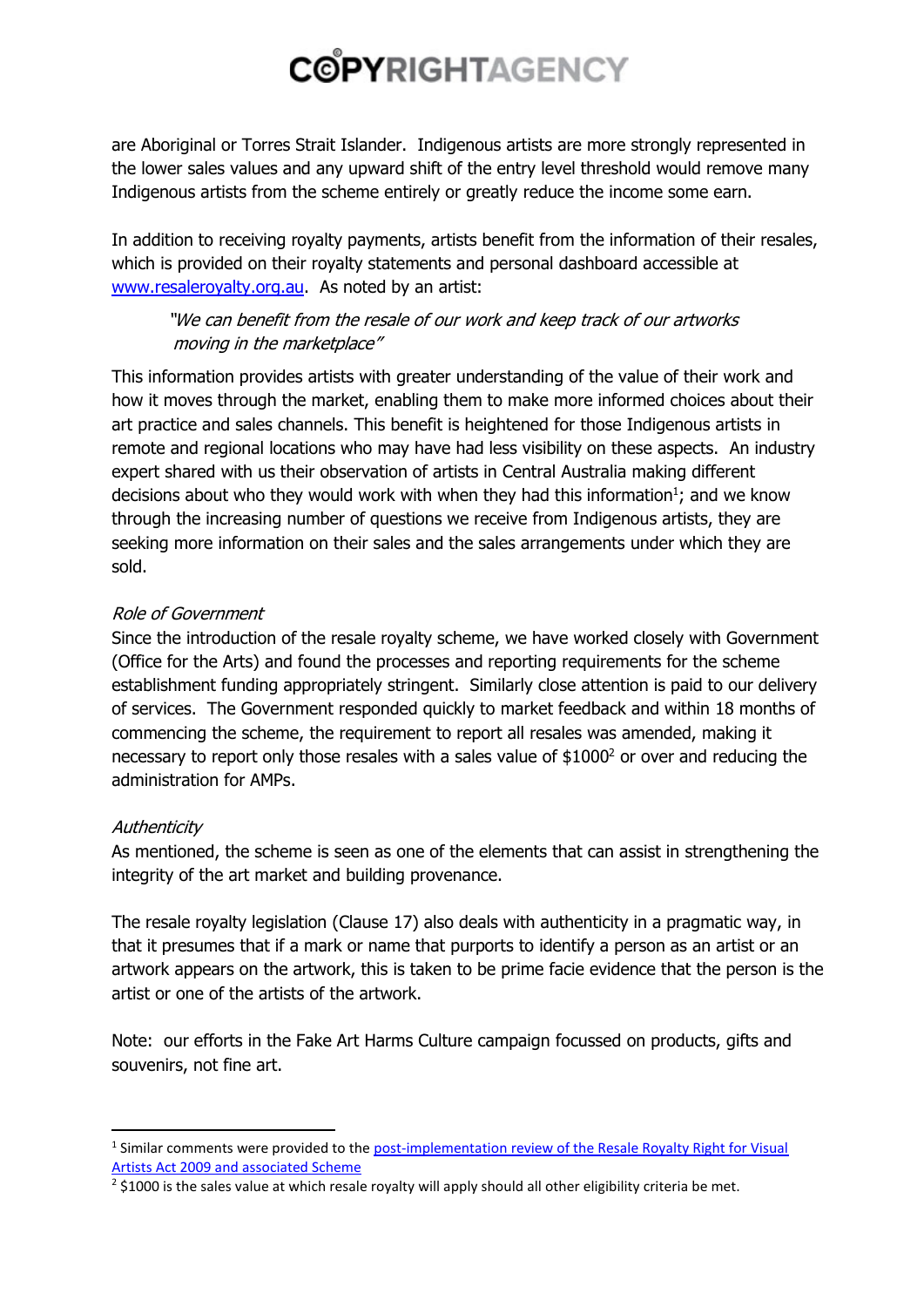#### Policy settings

The settings of the Resale Royalty Right were designed to maximise financial returns to the greatest number of artists, while balancing the Scheme's efficiency for both AMP and the collecting society. In our view the current parameters are meeting the objectives of the scheme.

Similarly, clause 33 provides that, except to the extent permitted under the succession test in clause 15, the resale royalty right is absolutely inalienable, whether by way of, or in consequence of, sale, assignment, charge, execution, bankruptcy, insolvency or otherwise. This provision is to prevent artists being pressured into assigning their right.

One aspect that we feel does require attention, addresses compliance for the scheme and supporting fair and ethical dealings with artists.

### F*air and ethical dealings*

For resale royalty, fair and ethical dealings means that artists are clear on the sales arrangement they have with the art market professional (AMP) including when the work is bought outright or consigned and therefore when resale royalty is relevant i.e. does it apply at the next sale or the one after that. Where an AMP is working in collaboration with other AMPs, this too should be made known to the artist. The arrangement between artist and AMP is clearly communicated and documented between the parties.

While our engagement activities show a high level of awareness and understanding of the scheme amongst AMPs, which has in the main converted to compliance, our monitoring of market activity has captured some resales that may not have otherwise been reported and has corrected some inaccurately reported acquisition dates. We are also aware that for Indigenous artists, many seek clarity around their sales arrangement with the dealer/gallery and when resale royalty is applicable. This is particularly the case for independent artists and those where there are multiple AMPs in the supply chain.

As the manager of the scheme, we have no legislative power to inspect the records of sellers, buyers, art market professionals or other agents to determine the amount of any resale payable on a commercial resale or the liability for that royalty. We can require this information from these parties and, if they do not comply, we can apply to the Federal Court for a penalty against the relevant party. We note that the penalty provision does not empower the court to order compliance with a request for information.

### Inspection powers

In our view it would be useful to have the power to inspect records, rather than having to enforce compliance through the notice and penalty system provided. The power should extend to the right to inspect records related to information which is required to be given in a section 28 notice of commercial resale and not just the limited amount of information that can be requested under a section 29 request. A possible model for our suggested amendment is the inspection provisions that form part of the educational statutory licence in the Copyright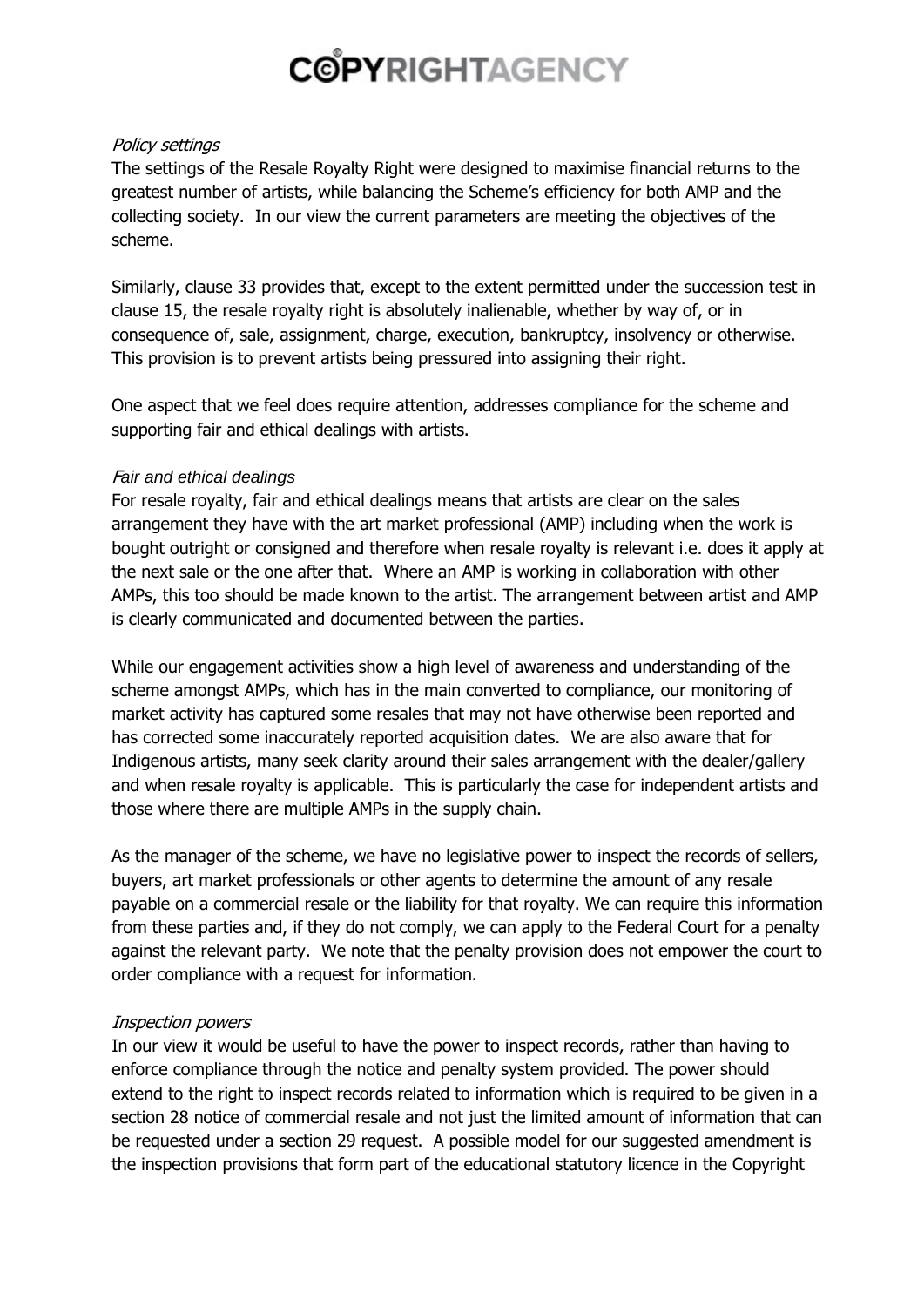Act administered by Copyright Agency. We have found these provisions to be a useful tool in managing the statutory licence, though rarely used.

More information on inspection rights is found in the joint submission.

## **Visual Arts Licensing**

In 2012 Viscopy, the rights management organisation/collecting society for Australian visual artists, and the Copyright Agency entered into a services agreement whereby Copyright Agency provides the services to Viscopy's artist members and licensing customers. Following the success of this agreement (visual artist membership grew to 13,500; licensing revenue achieved its largest ever in FY17 at \$1.1m; administration fees to artists reduced from 25% to 15%), the two organisations merged on 30 November 2017. Since then, Copyright Agency has continued to grow the licensing income for visual artists, writing over \$2.2million for visual artists in FY21. More information on Copyright Agency's visual arts licensing can be found at: https://www.copyright.com.au/licences-permission/visual-art-licences/

### Indigenous artist and visual arts licensing

We write licences for both independent artists and art centre artists. Our list of member art centres can be found at: https://www.copyright.com.au/art-centre-members/

We have observed in recent years the increased licensing demand for the Aboriginal and Torres Strait Island art. Comparing FY19 to FY21 and the licences written for Indigenous artists, this trend is clearly demonstrated by:

- the numbers of artists we are writing licences for has doubled
- the average income an artist has earnt is up by more than half
- and the total income written generated has tripled

We see this demand continuing to grow, making it even more important that the issues that this study sets out to explore and understand are addressed. Please refer to our joint submission with the Arts Law Centre of Australia and the Indigenous Art Code for our detailed response to the questions and issues raised in the study.

In addition to above, one of the authors of this submission (Stephanie Parkin) conducted a thematic analysis of the submissions to the fake art inquiry as part of her Master of Philosophy completed in 2020 at the Queensland University of Technology. Chapter 4 of that thesis is titled "The Issue of Authenticity: an Analysis of the 2017 Inquiry's Terms of Reference and Evidence". Please refer to Chapter 4 of that thesis for further analysis of the issue of authenticity in the context of the Inquiry specifically.

## **Statutory licence schemes for the education and government sectors**

At the Copyright Agency, we also manage statutory licences schemes for the education and government sectors. A statutory licence allows certain uses of material protected by copyright, without the permissions usually required, subject to fair compensation to copyright owners.